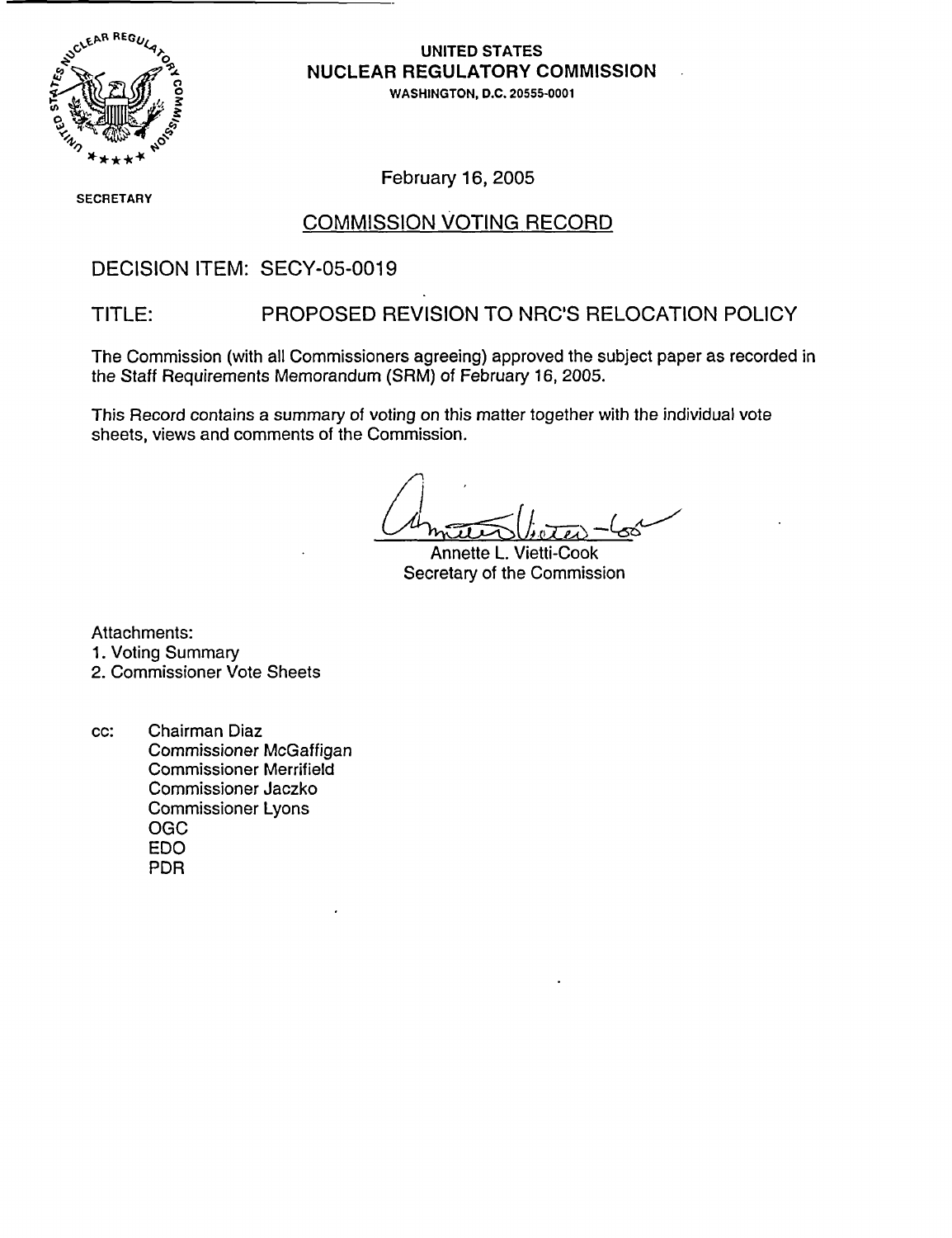## VOTING SUMMARY - SECY-05-0019

 $\cdot$ 

 $\cdot$ 

# RECORDED VOTES

|                         | <b>NOT</b><br>APRVD DISAPRVD ABSTAIN PARTICIP COMMENTS |    | <b>DATE</b> |
|-------------------------|--------------------------------------------------------|----|-------------|
| CHRM. DIAZ              | X                                                      | X. | 2/6/05      |
| <b>COMR. McGAFFIGAN</b> | $\mathsf{X}$                                           |    | 2/11/05     |
| COMR. MERRIFIELD X      |                                                        | X. | 2/1/05      |
| COMR. JACZKO            | X                                                      |    | 2/9/05      |
| <b>COMR. LYONS</b>      | Х                                                      |    | 1/28/05     |

#### COMMENT RESOLUTION

In their vote sheets, all Commissioners approved the staff's recommendation and some provided additional comments. Subsequently, the comments of the Commission were incorporated into the guidance to staff as reflected in the SRM issued on February 16, 2005.

 $\mathbf{r}$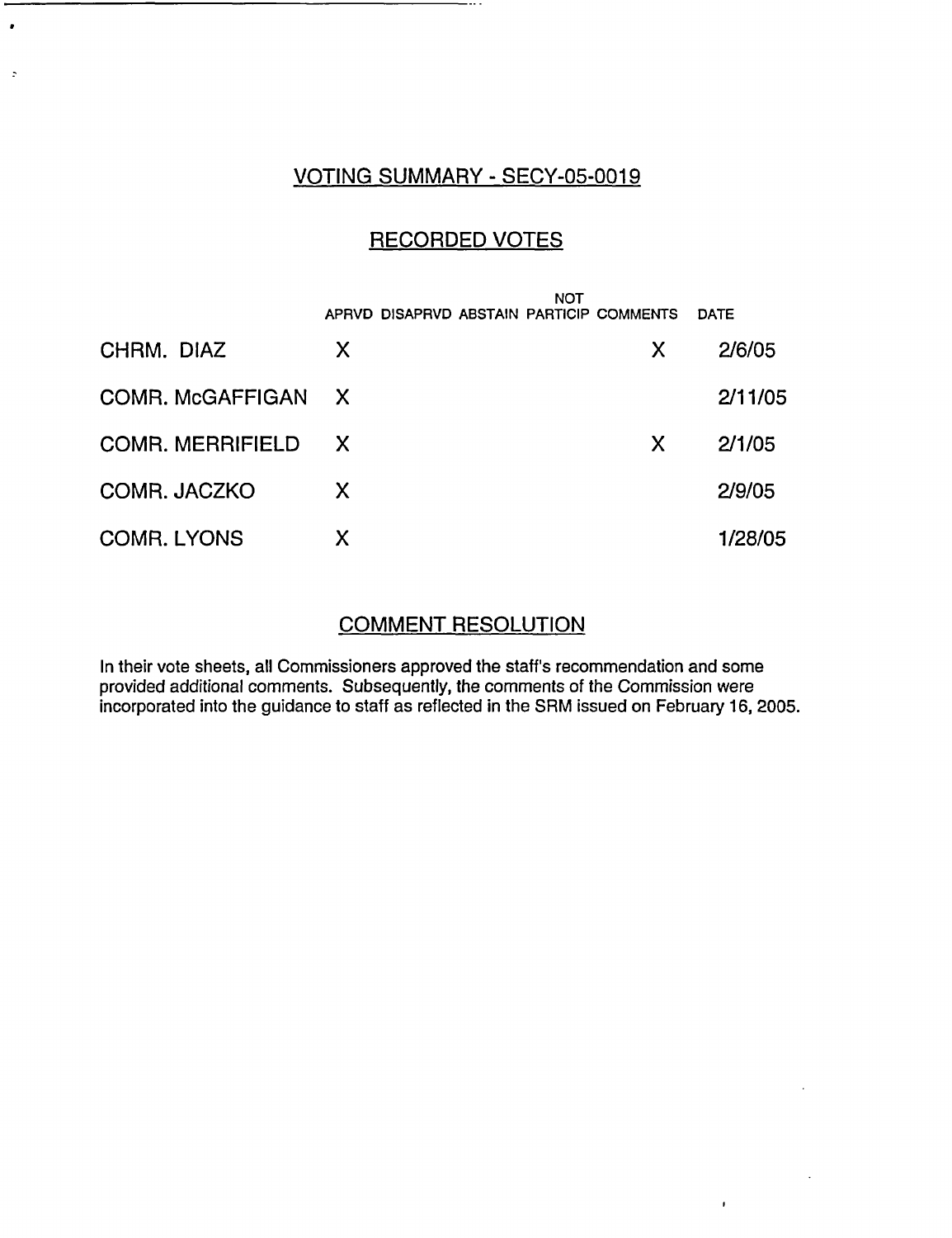## RESPONSE SHEET

| <b>Annette Vietti-Cook, Secretary</b> |
|---------------------------------------|
|                                       |

FROM: CHAIRMAN DIAZ

SUBJECT: **SECY-05-0019 - PROPOSED REVISION TO NRC'S RELOCATION POLICY**

Approved \_sapproved Abstain Not Participating

COMMENTS: See attached comments.

 $S$ IGN *SE 6 , 0*

**DATE** 

Entered on "STARS" Yes  $\nu$  No \_\_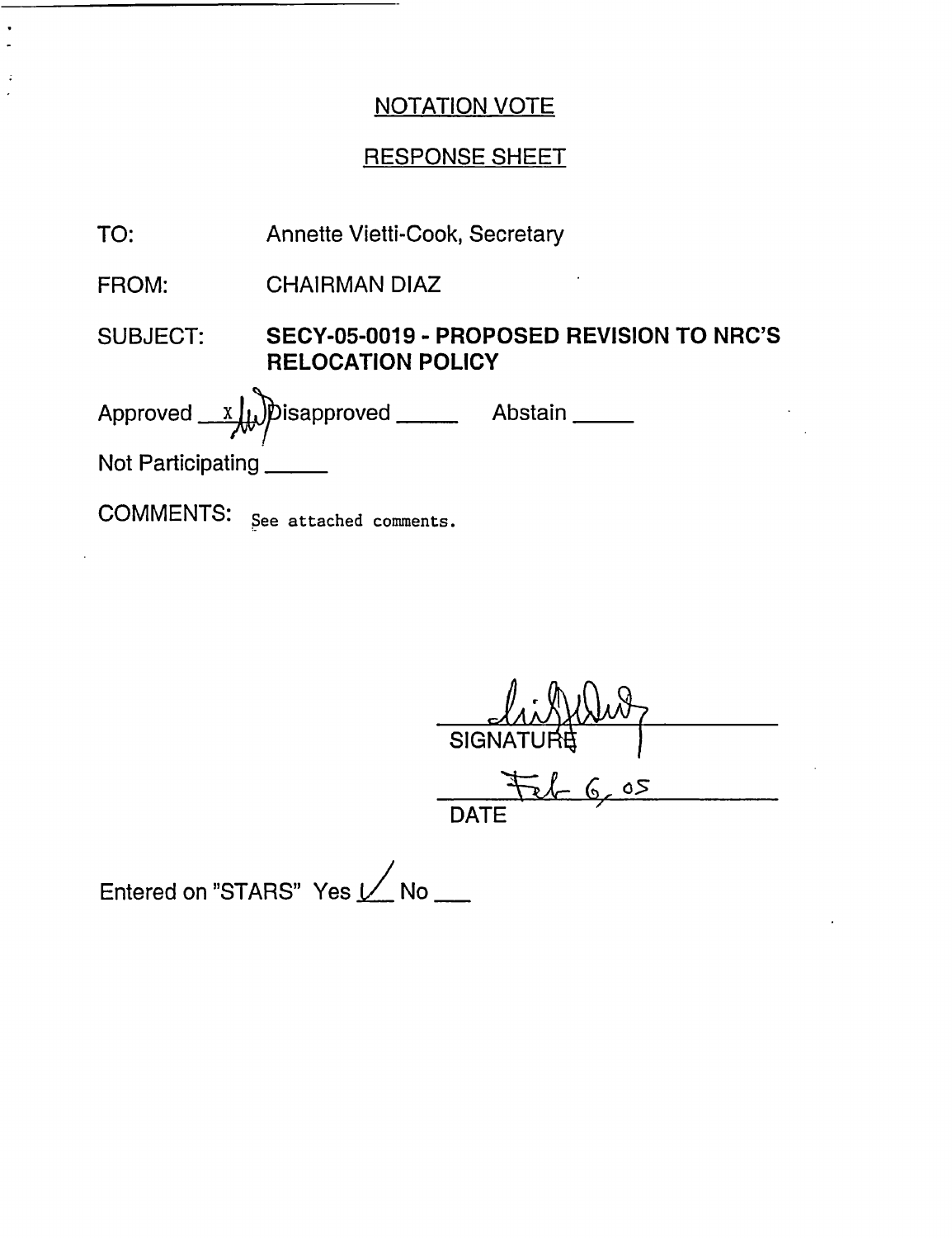#### **Chairman Dlaz comments on SECY-05-0019**

I approve the Chief Financial Officer's (CFO) recommendation to limit the Home Sale Program to current NRC employees, and grant waivers for Federal employees transferring to the NRC to participate in the program only in exceptional cases. Further, I fully support the measures the CFO and Executive Director for Operations will Implement to ensure that the Change of Station program is judicially used as a tool to attract and maintain a quality NRC workforce. These approaches are smart business practices that will result in a more disciplined process for managers decision making and the use of funds. On a periodic basis, the staff should inform the Commission of the cost of the Change of Station Program and cost savings achieved.

 $\mathcal{L}^{\rho}$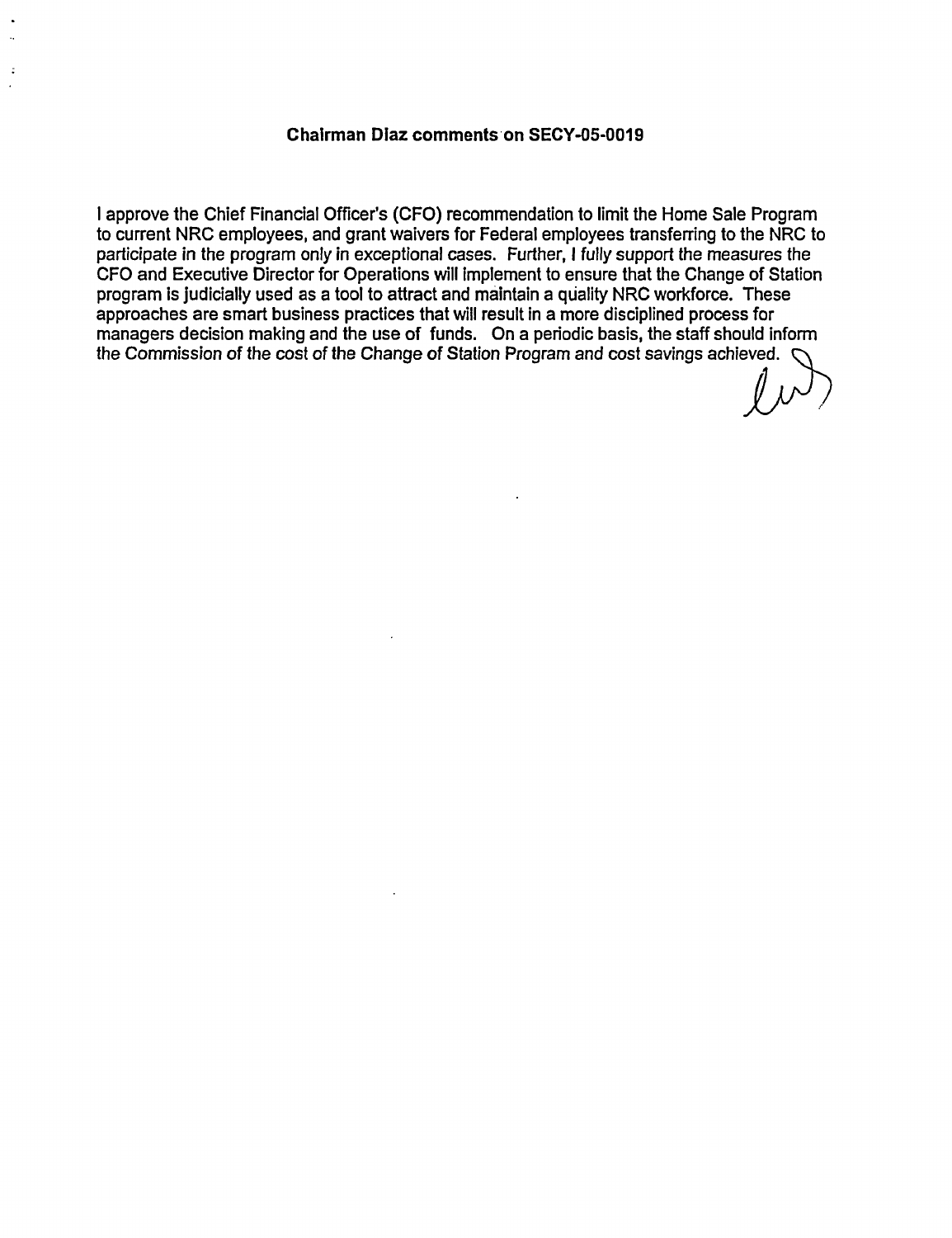# **RESPONSE SHEET**

TO: Annette Vietti-Cook, Secretary

FROM: **COMMISSIONER MCGAFFIGAN** 

**SUBJECT:** SECY-05-0019 - PROPOSED REVISION TO NRC'S **RELOCATION POLICY** 

Approved <u>X</u> Disapproved Abstain \_\_\_

Not Participating

**COMMENTS:** 

**SIGNA DATE** 

Entered on "STARS" Yes X No \_\_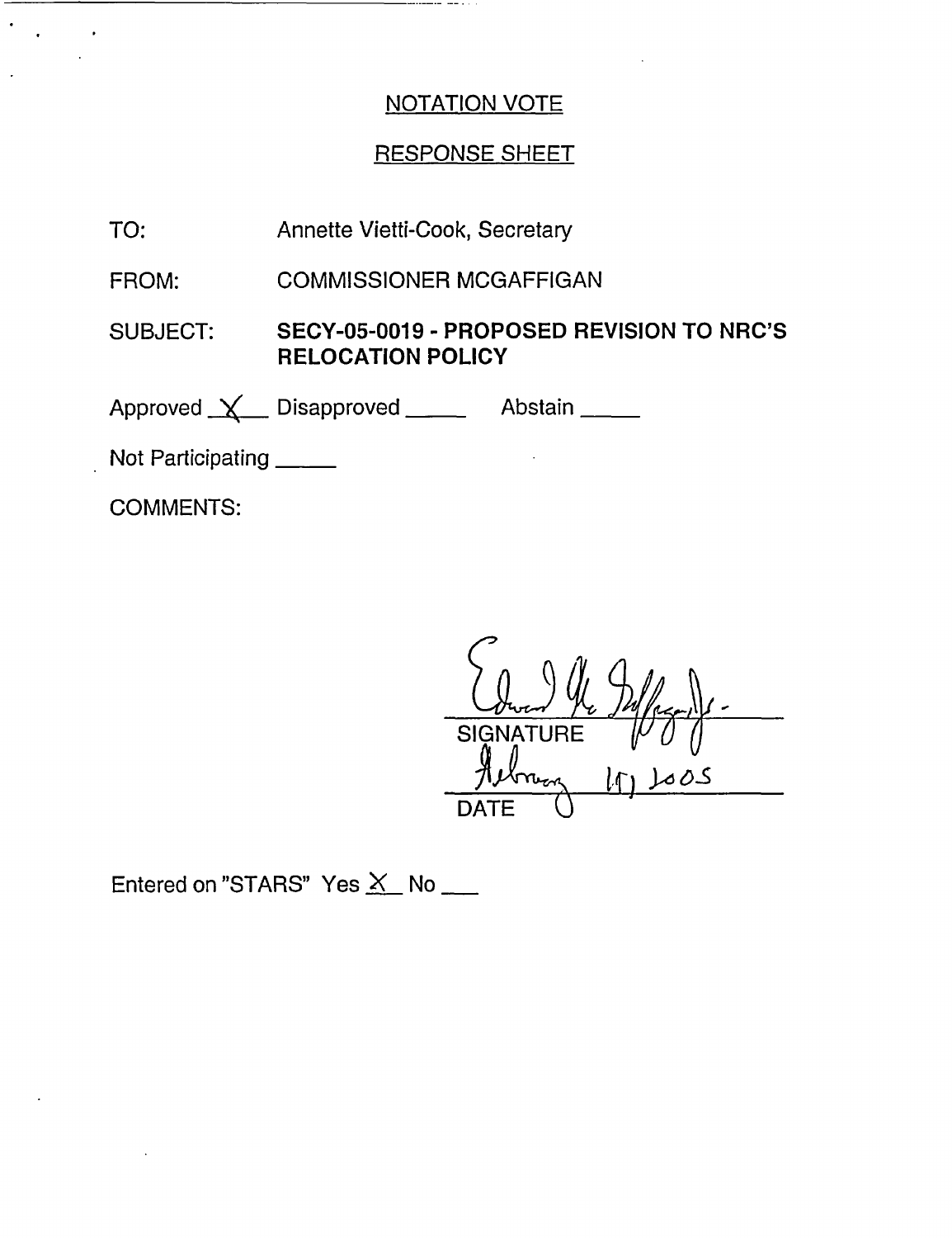# RESPONSE SHEET

TO: Annette Vietti-Cook, Secretary

FROM: COMMISSIONER MERRIFIELD

SUBJECT: **SECY-05-0019 - PROPOSED REVISION TO NRC'S RELOCATION POLICY**

Approved <u>(Andrei Disapproved</u> Communication

Not Participating \_\_\_\_\_

COMMENTS:

I

See attacht convent.

SIGNATURE <u>2/1/05</u>

**DATE** 

Entered on "STARS" Yes  $\angle$  No \_\_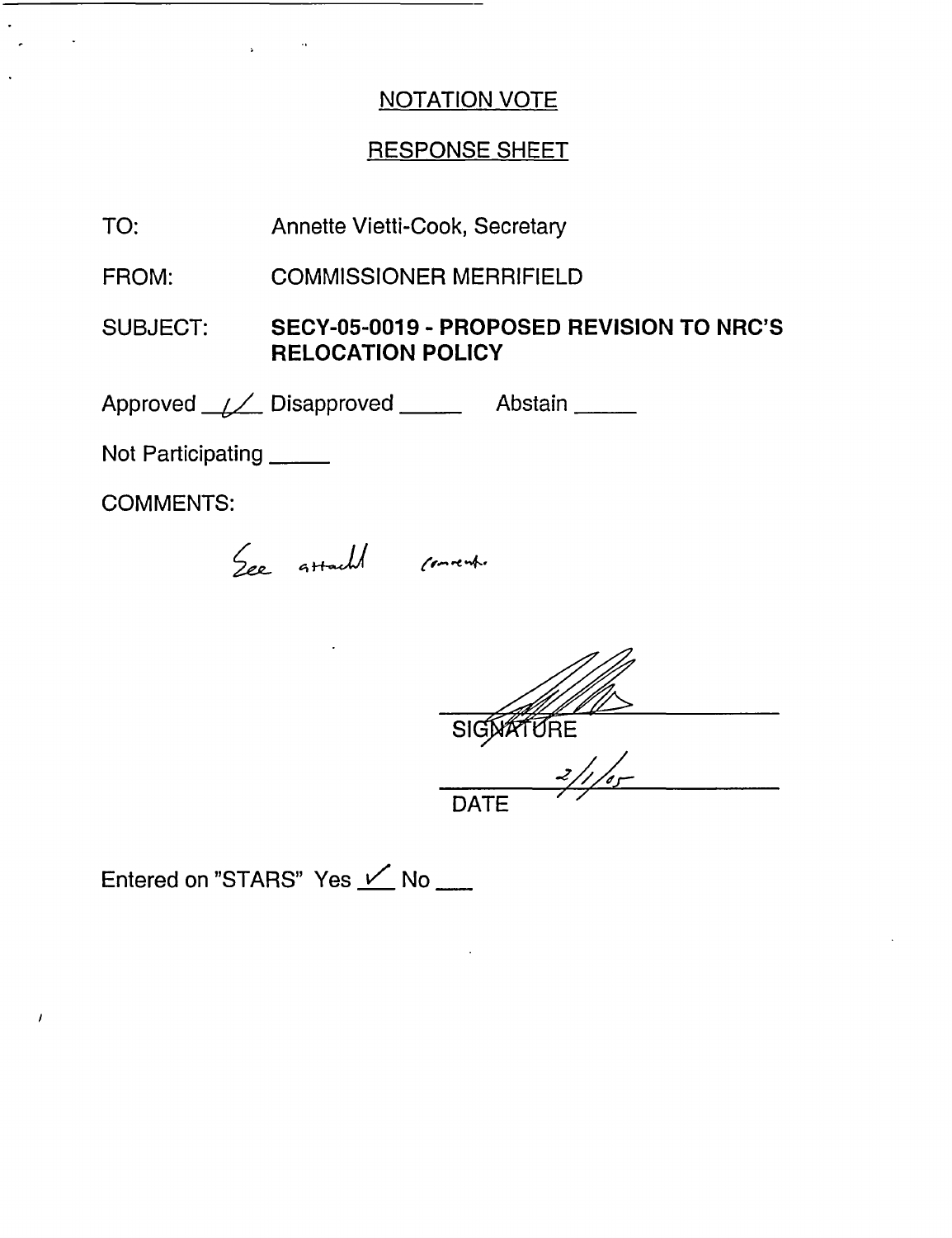#### Commission Merrifield's comments on SECY-05-0019:

I approve the CFO's recommendation that the Home Sale Program be modified to allow only NRC employees to participate in the program and that waivers would be granted only in exceptional cases that are in the best interest of the agency. I agree that the NRC must continue to employ human capital strategies, including the use of incentives, to remain competitive in attracting and retaining a high quality, diverse workforce with the skills needed to fill critical vacancies and to provide developmental opportunities to achieve our mission. Management decisions on the application of relocation benefits need to be based on the best interest of the agency, but must also take into consideration the costs associated with these incentives. In that regard, the CFO has chosen not to recommend limiting employee eligibility for relocation allowances to no more than one agency-paid move within a specified length of time because this could hamper the agency's ability to fill critical positions and pursue developmental activities for succession planning. While I am willing to allow the ability to maintain this flexibility, our senior managers must be fully mindful of the costs and benefits of multiple relocations in the succession planning process.

In addition to the policy change recommended in this paper, the EDO and the CFO will be providing additional guidance to reinforce existing policy. The staff will also be monitoring activities of the General Services Administration (GSA) Relocation Federal Advisory Board and modifications to GSA's Federal Travel Regulations. I expect the staff will keep track of costs, as well as cost savings, as a result of these various initiatives and periodically report this information to the Commission.

///////<br>s//or<br>s//or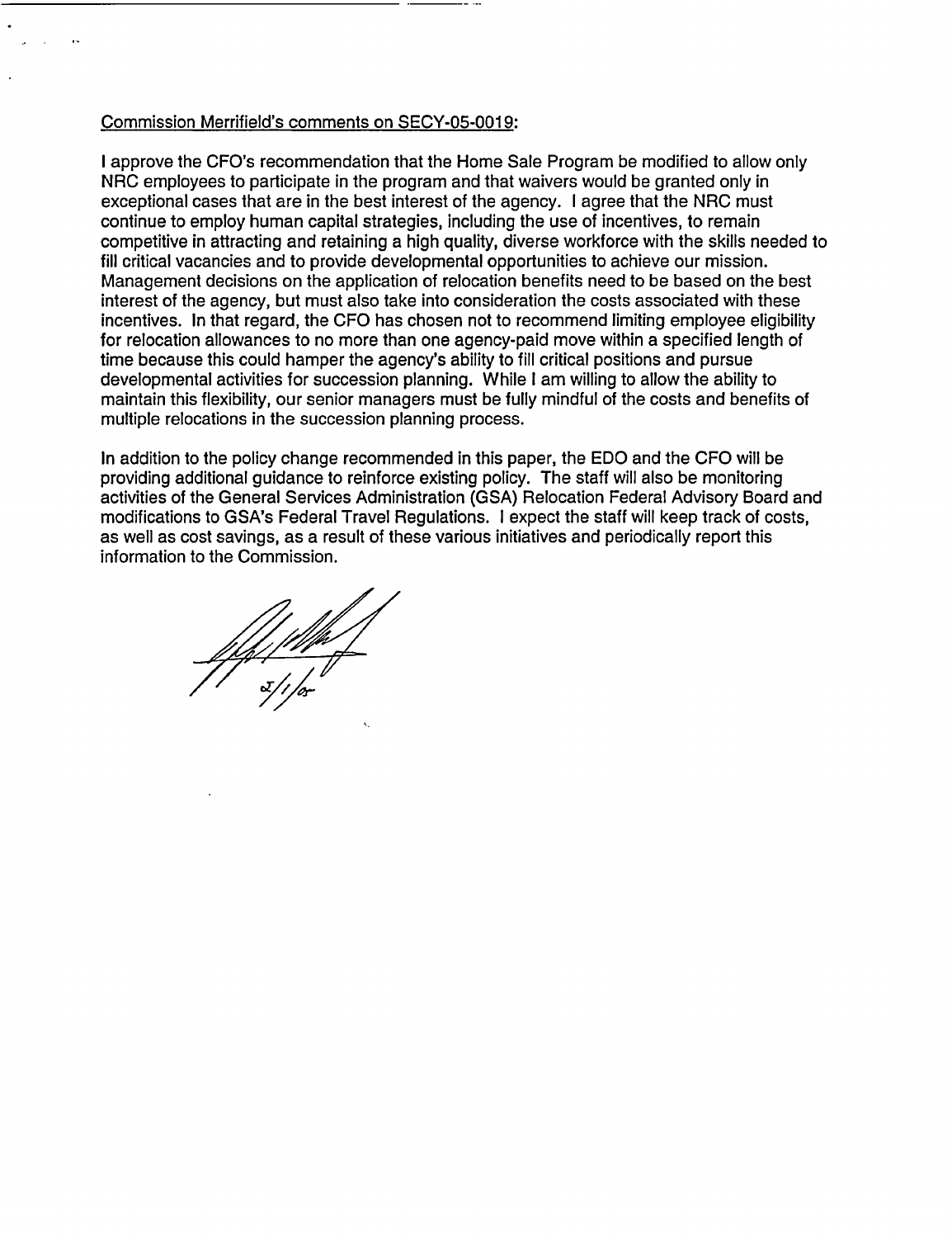# **RESPONSE SHEET**

| TO:                      | Annette Vietti-Cook, Secretary                                        |  |  |
|--------------------------|-----------------------------------------------------------------------|--|--|
| FROM:                    | <b>COMMISSIONER JACZKO</b>                                            |  |  |
| SUBJECT:                 | SECY-05-0019 - PROPOSED REVISION TO NRC'S<br><b>RELOCATION POLICY</b> |  |  |
|                          | Approved <u>V</u> Disapproved Abstain                                 |  |  |
| Not Participating ______ |                                                                       |  |  |

 $\mathcal{L}$ 

**COMMENTS:** 

 $\label{eq:2.1} \frac{1}{2} \int_{\mathbb{R}^3} \left| \frac{d\mathbf{x}}{d\mathbf{x}} \right|^2 \, d\mathbf{x} \, d\mathbf{x} \, d\mathbf{x} \, d\mathbf{x} \, d\mathbf{x} \, d\mathbf{x} \, d\mathbf{x} \, d\mathbf{x} \, d\mathbf{x} \, d\mathbf{x} \, d\mathbf{x} \, d\mathbf{x} \, d\mathbf{x} \, d\mathbf{x} \, d\mathbf{x} \, d\mathbf{x} \, d\mathbf{x} \, d\mathbf{x} \, d\mathbf{x} \, d\mathbf{x} \, d\mathbf{x} \$ 

 $\ddot{\phantom{a}}$ 

 $\mathcal{L}^{\mathcal{L}}$ 

SIGNATURE  $2|59|$ 65 **DATE** 

Entered on "STARS" Yes <u>X</u> No \_\_\_